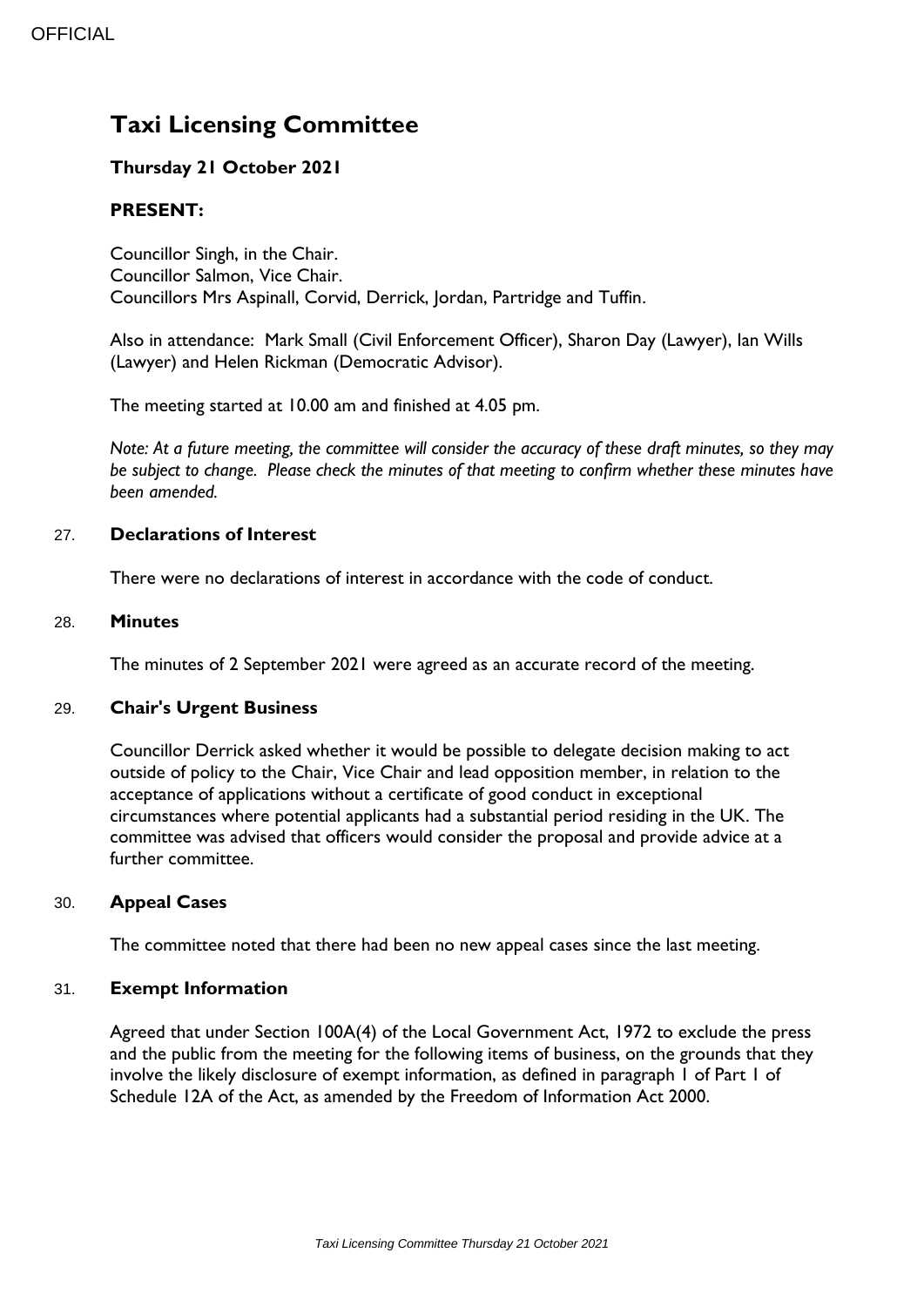#### 32. **Confidential Minutes**

The confidential minutes of the meeting held on 2 September 2021were agreed as an accurate record of the meeting.

#### 33. **Initial Application Request for a Private Hire Vehicle Driver Licence**

The committee having:

- (a) considered the report from the Director of Public Health;
- (b) heard from the applicant;
- (c) taken the following into account:
	- the information contained in the report including all law and policy;
	- all that was said by the applicant;

Agreed to act outside of the Council's policy and accept the application without a certificate of good conduct due to the substantial length of time the applicant had resided in the country.

#### 34. **Initial Application Request for a Private Hire Vehicle Driver Licence**

The committee having:

- (a) considered the report from the Director of Public Health;
- (b) heard from the applicant;
- (c) taken the following into account:
	- the information contained in the report including all law and policy;
	- all that was said by the applicant;

Agreed to act outside of the Council's policy and accept the application without a certificate of good conduct due to the substantial length of time the applicant had resided in the country.

#### 35. **Initial Application Request for a Private Hire Vehicle Driver Licence**

The committee having:

- (a) considered the report from the Director of Public Health;
- (b) heard from the applicant;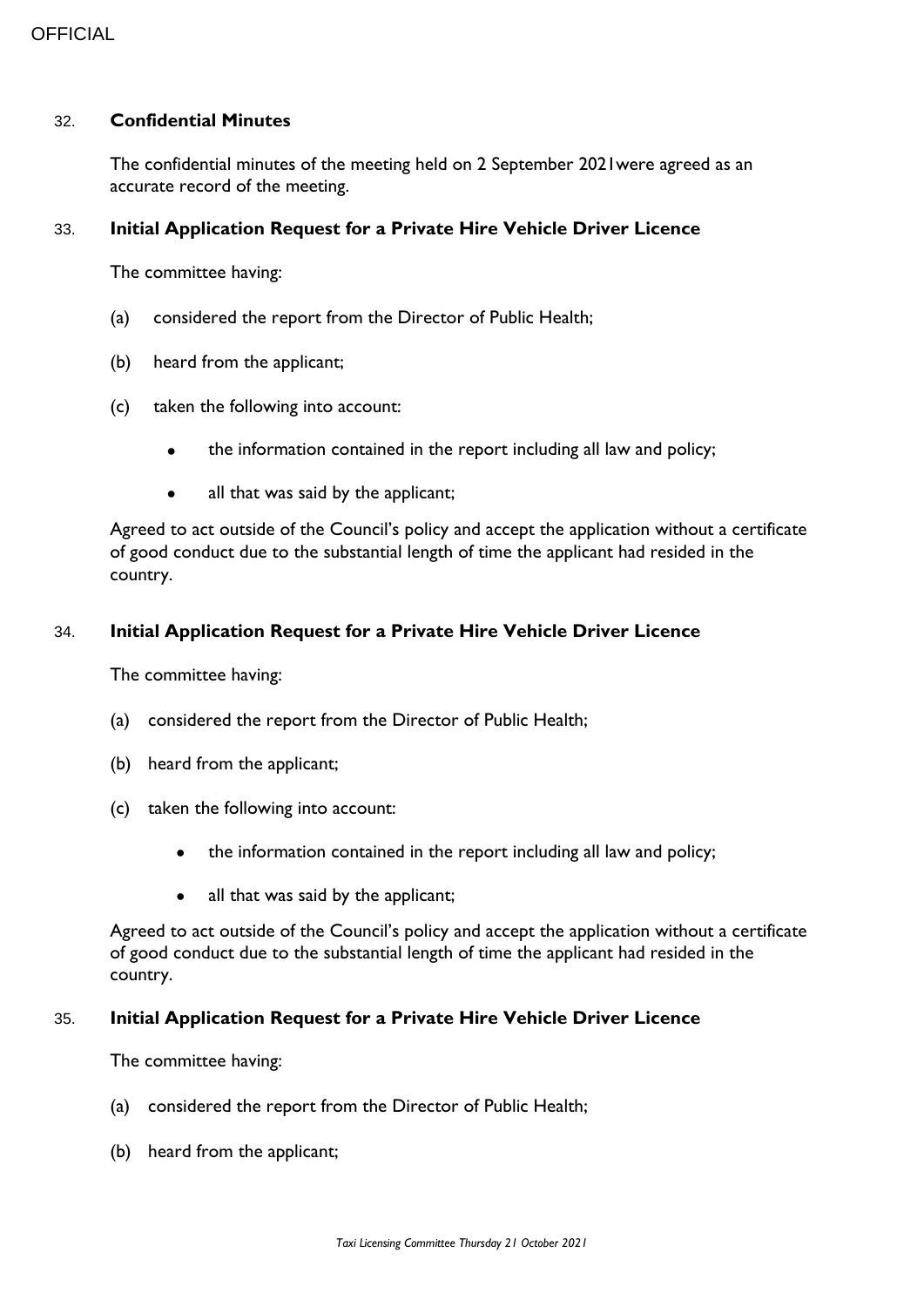- (c) taken the following into account:
	- o the information contained in the report including all law and policy
	- $\circ$  all that was said by the applicant.

Agreed to act outside of the Council's policy and accept the application without a certificate of good conduct due to the substantial length of time the applicant had resided in the country.

#### 36. **Application for the Grant of a Private Hire Vehicle Driver Licence**

The committee having:

- (a) considered the report from the Director of Public Health;
- (b) heard from the applicant;
- (c) taken the following into account:
	- the information contained in the report including all law and policy;
	- all that was said by the applicant;
- (d) disregarded the following information:
	- family situation;
	- the merits of the conviction.

Agreed that they were satisfied that the taxi driver was a fit and proper person and would therefore grant the application for a private hire vehicle driver licence subject to the taxi driver successfully completing the following within the first 12 months of being licensed:

- VRQ or equivalent in transporting passengers by taxi and private hire
- Plymouth Ambassador course

In making this decision the committee had considered both the statutory guidance and the Council's policy and were satisfied that the taxi driver was fit and proper to hold a licence and would therefore act outside of the statutory guidance.

#### 37. **Review Status of Private Hire Driver Licence**

The committee having:

- (a) considered the report from the Director of Public Health;
- (b) heard from the Licensing Officer that since the report had been prepared he had been informed of a further complaint against the taxi driver;